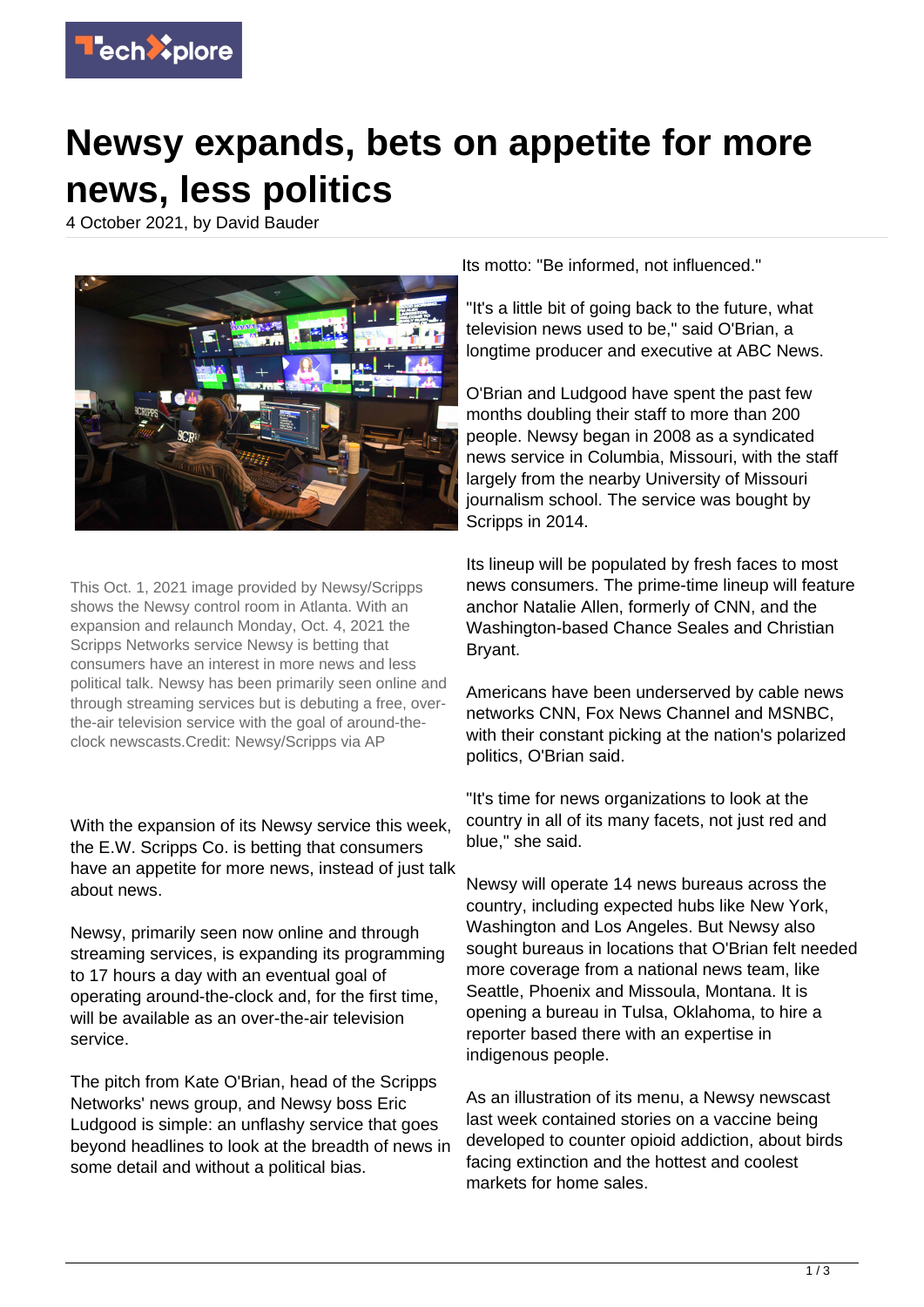

There's a reason, however, that cable news competitors have largely evolved into opinionated political talk networks, particularly in prime time. People may say in surveys that they want more non-CNN and NBC News. The major players in this biased, straight news, but they're more inclined to dial in Tucker Carlson or Rachel Maddow and not leave, even with ratings dropping during the Biden administration after last year's peak.

ABC, CBS and NBC nightly newscasts remain strong. But some recently-touted new efforts at promoting straight news approaches offer cautionary tales. A three-hour "NewsNation" primetime newscast on WGN America that began last September has largely failed, and former Fox anchor Shepard Smith's CNBC newscast gets relatively little attention.

Unlike NewsNation and Smith's newscast, Newsy is This material may not be published, broadcast, an already-existing service and not a start-up, O'Brian said. Once fully operational, Newsy will be the only free, 24-hour news service available for television and streaming.

"I don't compare what we're doing to anybody else," she said, "because what we're doing is very different in terms of platform and in terms of content."

Most competitors, however, are easily found by channel surfers clicking a cable remote. Newsy will take effort, and it's yet to be seen whether that will be a handicap to getting established. Newsy had been available through cable in 35 million homes, and now that is being eliminated.

Newsy can be found on most streaming services, online and through its own app. To get Newsy through television not equipped with streaming services, users will need an antenna and must rescan their TVs to receive the signal. Scripps is running an ad campaign to instruct interested viewers how to do this.

It's a distribution system Scripps believes is more geared toward the future.

Newsy debuted its new service on Monday.

While television news has many established

players that can make it difficult to break in, that's not the case for streamed news services, said Mark Whitaker, a veteran executive who has worked at realm have yet to be determined: one of the reasons why CNN is busy building a subscription streaming service due to begin early next year.

That's where Newsy's big opportunity lies, Whitaker said.

"It may actually change what people are looking for and what succeeds in what we still think of as TV news," Whitaker said.

Eric Ludgood serves as head of Newsy.

© 2021 The Associated Press. All rights reserved. rewritten or redistributed without permission.